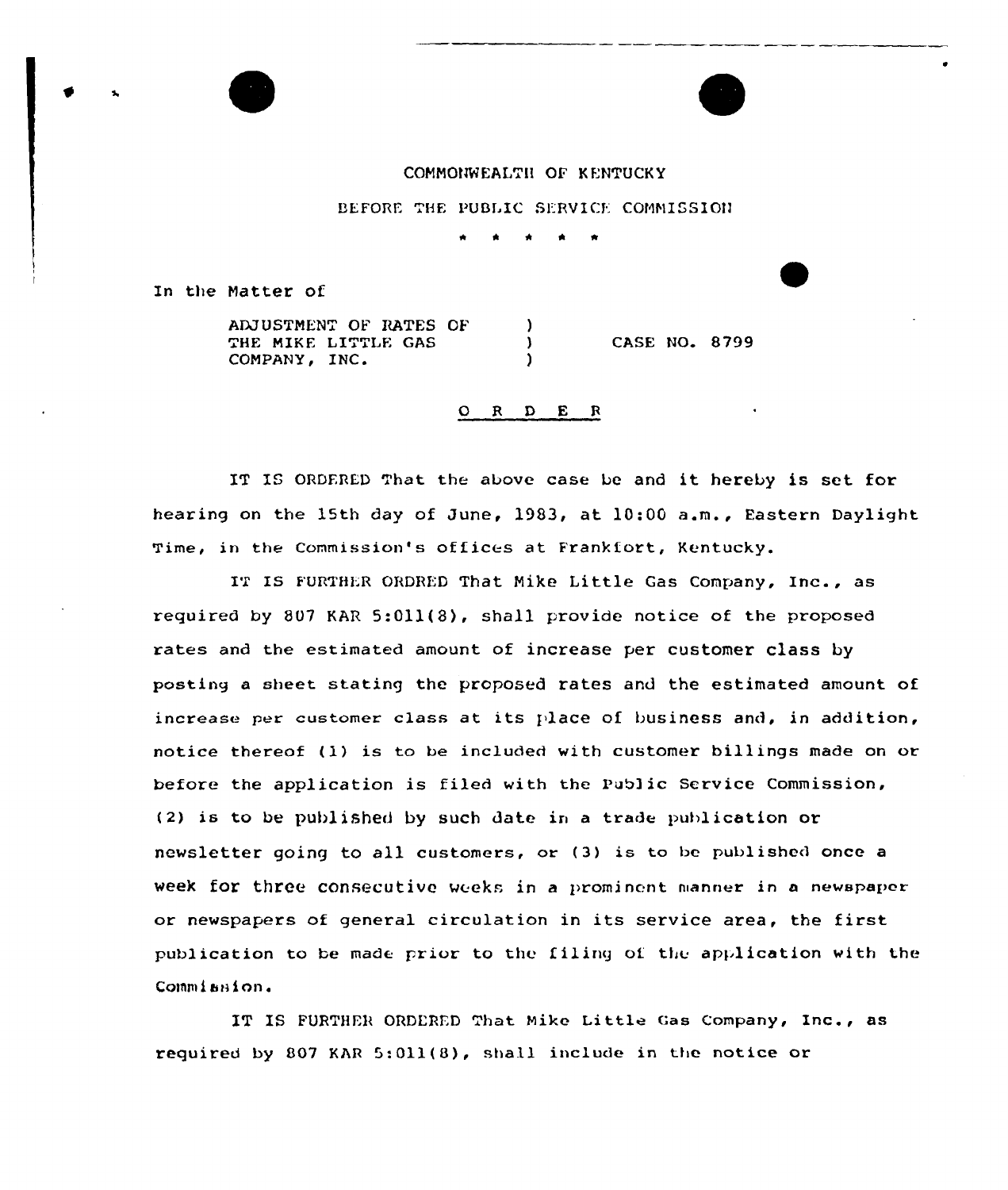publication a statement to the effect  $(1)$  that any corporation, association, body politic or person may, by motion within 30 days after receiving notice af the proposed rate changes, request leave ta intervene; (2) that the moton to intervene should be submitted to the Public Service Commission, 730 Schenkel Lane, P. O. Box 615, Frankfort, Kentucky, 4GG02, and should set forth the grounds for the request including the status and interest of the party; and (3) that a copy of the application and testimony is available for inspection (name of location or locations) and that copies of the applicaton and testimony may be obtained by each intervenor in this proceeding by contacting the applicant at a name and address to be stated in the notice or pulication. Each notice or publication shall also contain the following language:

> The rates contained in this notice are the rates proposed by Hike T,ittle Gas Company, Inc. However, the Public Service Commission may order rates to be charged that differ from these proposed rates. Such action may result in rates for consumers other than the rates in this notice.

IT IS FURTHER ORDERED That where notice of the hearing pursuant to KBS 424.300 is published by Nike Little Gas Company, Inc. in <sup>a</sup> newspaper, it shall be published in <sup>a</sup> newspaper of general circulation in the areas that will be affected one time not less than <sup>7</sup> nor more than 21 days prior to the hearing giving the purpose, time, place and date of hearing.

 $-2-$